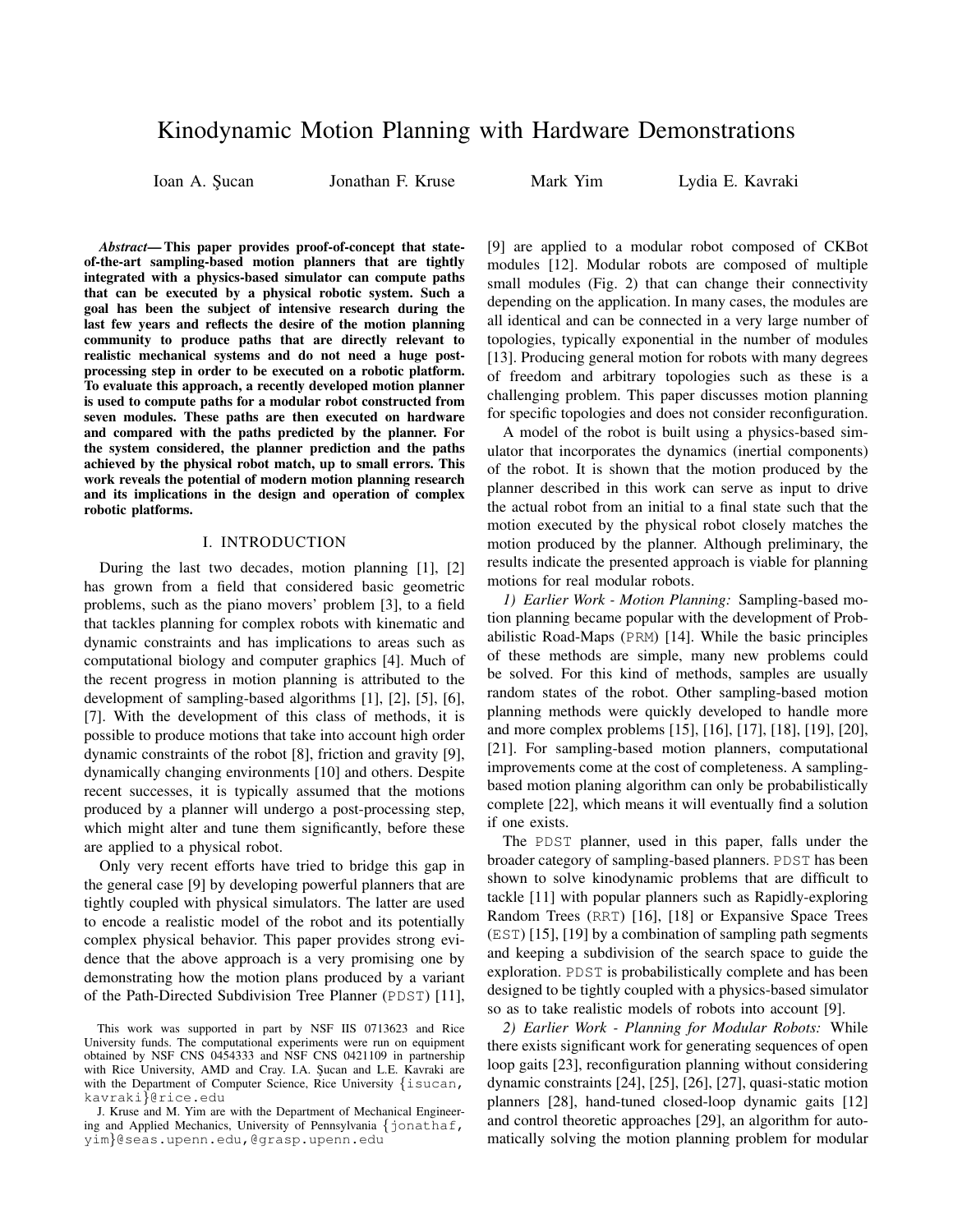robots with dynamics is not available. The work in this paper does not try to optimize a particular path or solve a single problem. Instead, it tries to develop a general algorithm that may not give optimal solutions, but can be used as a black box to produce paths that can be executed by a real system.

*3) Contribution:* In this work, a step is taken towards the application of a sampling-based motion planner coupled with a physics-based simulator for computing the dynamic motion of a modular robot among obstacles. To the authors' knowledge, this has not been done before. The basic approach is to simulate the robot in a virtual world using a physicsbased simulator and compute a continuous path satisfying a set of requirements (such as collision avoidance and robot dynamics) using a sampling-based algorithm. The physicsbased simulator used is Open Dynamics Engine (ODE) [30]. The sampling-based algorithm is an improved version of PDST. This algorithm is applied on test problems and the solution path is executed on physical hardware (Section III- .1). Two such test problems are analyzed in this paper. The path the robot actually performs is compared to the path projected by the planner. The end result is that with the described method, the real robot is able to closely follow the projected path. This paper discusses relevant decisions that had to be made in order to obtain this result. Despite the fact that certain aspects of the hardware were not modeled, the average difference at the joint angles between the executed and the projected path is only a few degrees.

This paper does not deal with all the issues that apply to modular robots. While the presented approach will be extended in the future for use with self-reconfiguration, (i.e., the connectivity and topology changes in the middle of a plan) only a single topology of the robot (that does not reconfigure) is used in the described applications.

The organization of the paper is as follows. Section II presents the algorithm used in this work. A particular application and experimental validation follows in Section III. Future work and conclusions are presented in Section IV.

### II. MOTION PLANNING APPROACH

For the type of problems addressed in this work, a kinodynamic motion planner is needed. The most popular samplingbased planners for kinodynamic problems generate a tree of collision free motions that obey the dynamic constraints of the robot. There are various ways to guide the tree expansion. RRT expands towards randomly produced states [18], EST attempts to detect less explored regions and expand towards them [19].

As it will be shown later, for the examples in this paper, better results than those of RRT/EST can be achieved with a recent sampling-based motion planner: PDST [9], [11]. The basic principles of PDST are that it generates a tree of motions where samples are path segments instead of states and the coverage of the space is guaranteed through the use of a space subdivision scheme. The space to be subdivided is application specific and usually equal to the state space itself or a projection of the state space.

| Algorithm 1 $\text{PDF}_{gb}(q_{start}, N_{iterations})$                     |
|------------------------------------------------------------------------------|
| 1: Let $p_0$ be the path of duration 0 containing $q_{start}$ .              |
| 2: $p_0$ . priority $\leftarrow 0$ .                                         |
| 3: Initialize priority queue P with $p_0$ .                                  |
| 4: Initialize the subdivision with $\{Q\}$ .                                 |
| 5: Initialize priority queue $P_b$ with $\{\}.$                              |
| 6: for $i \leftarrow 1N_{iterations}$ do                                     |
| Let bias be true iff rand() $\langle \mathcal{P}$ and $P_b \neq \{\}.$<br>7: |
| if bias then<br>8:                                                           |
| Let s be a random sample from $P_b$ .<br>9:                                  |
| Let $(c_{new}, t_{new}) \leftarrow \text{HILLCLIMB}(s)$ .<br>10:             |
| else<br>11:                                                                  |
| Let $s \in P$ such that $score(s)$ is minimized.<br>12:                      |
| Let $(c_{new}, t_{new})$ be random control and duration.<br>13:              |
| end if<br>14:                                                                |
| $new = SIMULATE(s, c_{new}, t_{new}).$<br>15:                                |
| <b>if</b> simulation was successful <b>then</b><br>16:                       |
| If new is a solution, <b>return</b> path to new.<br>17:                      |
| $new.printy \leftarrow i.$<br>18:                                            |
| Add <i>new</i> to P and $P_b$ .<br>19:                                       |
| Drop last element of $P_b$ if $P_b.size() > M$<br>20:                        |
| end if<br>21:                                                                |
| if not bias then<br>22:                                                      |
| $s. priority \leftarrow 2 \cdot s. priority + 1.$<br>23:                     |
| Update subdivision by splitting cell containing $s$ .<br>24:                 |
| end if<br>25:                                                                |
| Update $P$ , $P_b$ so each sample lies in a unique cell.<br>26:              |
| $27:$ end for                                                                |

The PDST algorithm proceeds as follows. The root of the generated tree is a path of duration 0 consisting solely of the starting state. The tree is built iteratively as described in Algorithm 1. The purpose of the subdivision space  $Q$  is to help in deciding in which direction exploration should continue, and guarantee probabilistic completeness [9]. A sample cell subdivision is shown in Fig. 1. The samples are assigned a score and kept in a priority queue. For a sample s,  $score(s) = s.printty/volume(s.cell)$ , s.priority is initialized to the number of the iteration that produced  $s$ and s.cell identifies the cell containing s. At every iteration, the sample with minimal score is selected (line 12). A new sample is formed by branching from the selected sample at a random time in a random direction (line 15). The cell containing the selected sample is subdivided (line 24). At the end of each iteration, the invariant that a sample cannot intersect multiple cells must be satisfied. This means that some samples from the subdivided cell and the newly inserted sample may need to be split (line 26).

The results obtained by PDST can be improved if some goal biasing is added (Section III-.4). The main change to the basic PDST implementation this paper proposes is the use of *ranking functions*. These are application specific functions that assign a rank to every state – a heuristically obtained positive value indicating how close a state is to the goal region. A ranking function can be a metric, but does not need to be. The rank of a sample is defined to be the rank of the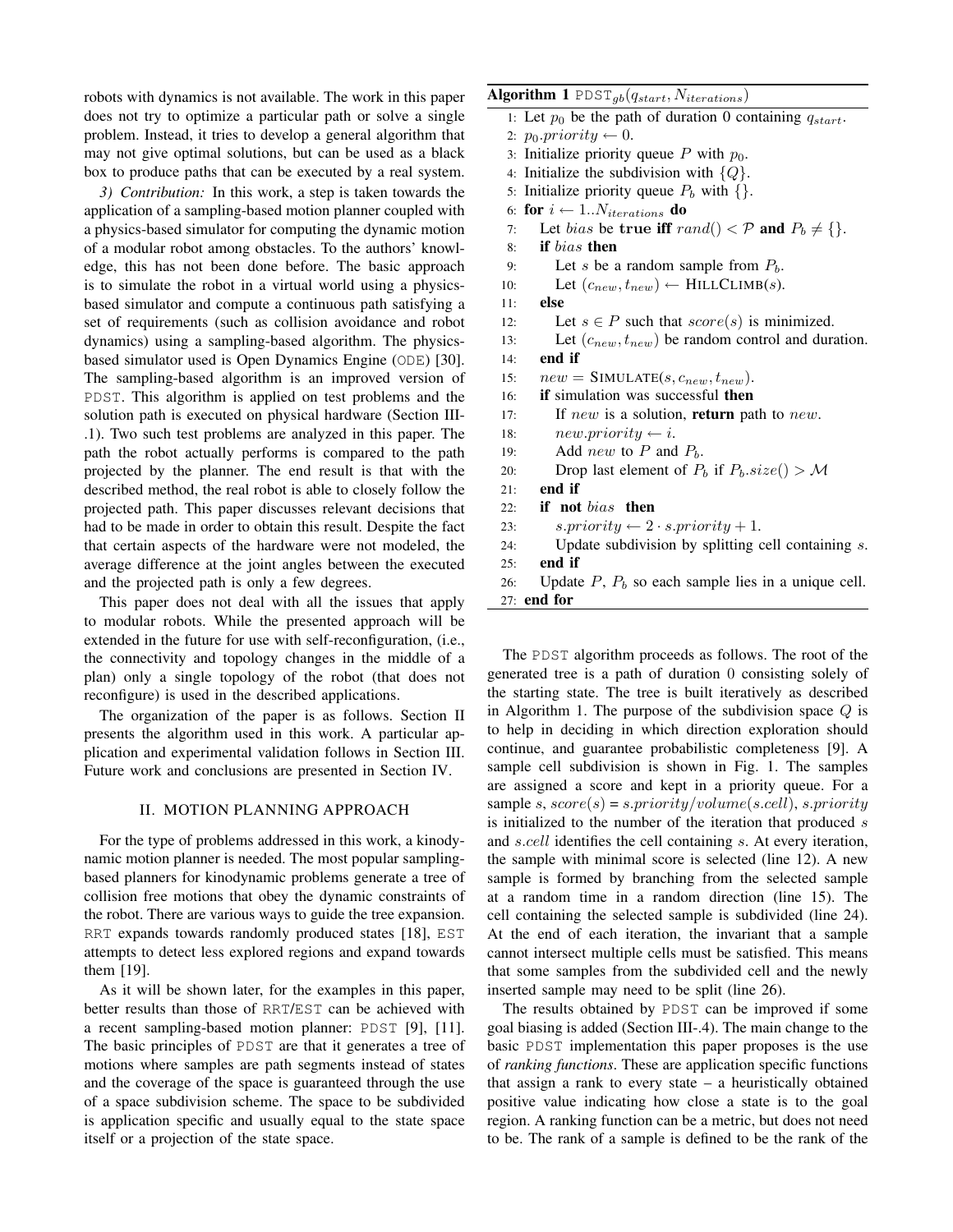

Fig. 1. 2-dimensional subdivision in a run of PDST (3 iterations).

last state of the sample. In the process of adding samples to the tree of motions (line 19), a small (maximum size is  $M$ ) secondary priority queue is maintained such that it contains the samples with highest rank (line 20). Samples from this priority queue are used for goal biasing: with a small probability ( $\mathcal{P} \in [0, 1)$ , line 7), a sample from the secondary priority queue is selected instead of the sample with minimal score (line 9). In this case, cell subdivision is not performed. Extra time is spent however selecting the control to be applied (line 13). Since the planner attempts to branch from a state known to be among the closest ones to the goal, time could be saved by further progressing towards the goal. A hill climbing algorithm is used to produce a control that maximizes the rank of the generated sample. This algorithm works by successively increasing and decreasing the value of each component in the applied control and keeping the changes that increase the rank of the generated sample. With these changes, the motion planner is referred to as PDST with goal biasing, or PDST<sub>gb</sub>. It is important to note that since  $P < 1$ , PDST<sub>qb</sub> retains PDST's probabilistic completeness property.

# III. APPLICATION AND EXPERIMENTS

This section presents an application of  $\text{PDST}_{qb}$  to planning motion for CKBot modules. First, a model of the robot described in Section III-.1 is constructed. This model is placed in two test workspaces: one without any obstacles and the other with obstacles (see Fig. 4). For each workspace,  $PDIST_{ab}$  is used to compute a solution to the problem described in Fig. 3. Once a solution is found, the controls that lead to that solution are extracted. The feasibility of the produced solution is then tested by sending the controls to the real robot and checking if it performs the same motion the planner projected.

*1) Robots:* The hardware test-bed of this work consists of seven identical CKBot modules [12]. The modules are serially connected, forming a chain. The first module of the chain is rigidly attached to a cantilever such that the cantilever itself does not interfere with the motion of any of the other modules. One module can be viewed as a cube with connectors on top, bottom, left, and right faces as shown in Fig. 2. The top, left and right faces are rigidly mounted together, the bottom face is actuated to rotate up to form the front or rear face of a perfect cube. These modules each have one rotational degree of freedom controlled with a position feedback hobby servo, a micro controller, CANbus [31] communications, and a structure made of laser-cut ABS

plastic. Colored acrylic is attached to each module, along their centerlines, for use in position tracking (see Fig. 2).



Fig. 2. Different views of a CKBot module.

The modules can either have their on-board controller to command the servo to move to a sequence of positions, or position commands can be communicated using the Robotics bus protocol [31] over a CANbus. The hobby servos have a highly tuned position feedback control built in and accept commands from the micro controller at 60Hz. Each module is attached to another on one of 4 faces by screwing them together. For this work, the modules were attached end-toend in a serial chain with power and high level position commands issued off-board.

*2) Simulated Model for the Hardware:* A model of the hardware module described in Section III-.1 was created for ODE [30]. Based on this model, a method for automatically creating ODE models of arbitrarily connected modules was designed. A model of the chain robot previously described was then constructed. The model includes dimensions, masses of the rigid bodies and joint limits of the structure. Two attributes of the CKBot servo motors were difficult to determine and were not included in the model.

The first is the highly tuned position control code (typically PID). ODE easily models torque commands to rigid bodies and represents realistic motion from these commands. However, the servos in CKBot cannot be commanded by torque, they only receive desired angle commands. Attempts were made to have  $PDST_{gb}$  apply desired angles as controls and let an ODE function act as the servo motors' on-board controller, but modeling the controller turned out to be inaccurate and achieving positions close to the goal was not possible.

The second unmodeled attribute is the inertia and friction from the gear train within the servo. The reflected inertia of the motor and transmission in the servo was approximated by adding a "friction" force at every time-step which was a torque equal to a constant times the joint angle velocity,  $-k\dot{\theta}$ , applied to the hinge joint.

The motion planner itself is not aware of any of the parameters describing the model. The only information the planner has is the number of joints it can control, which is the number of modules - 1, the first module being fixed to the space. The fact that the first module is anchored has no bearing in the planning process, it only decreases the dimension of the state space by 1. There are no conceptual difficulties with considering problems where the first module is not anchored, but such examples were outside the scope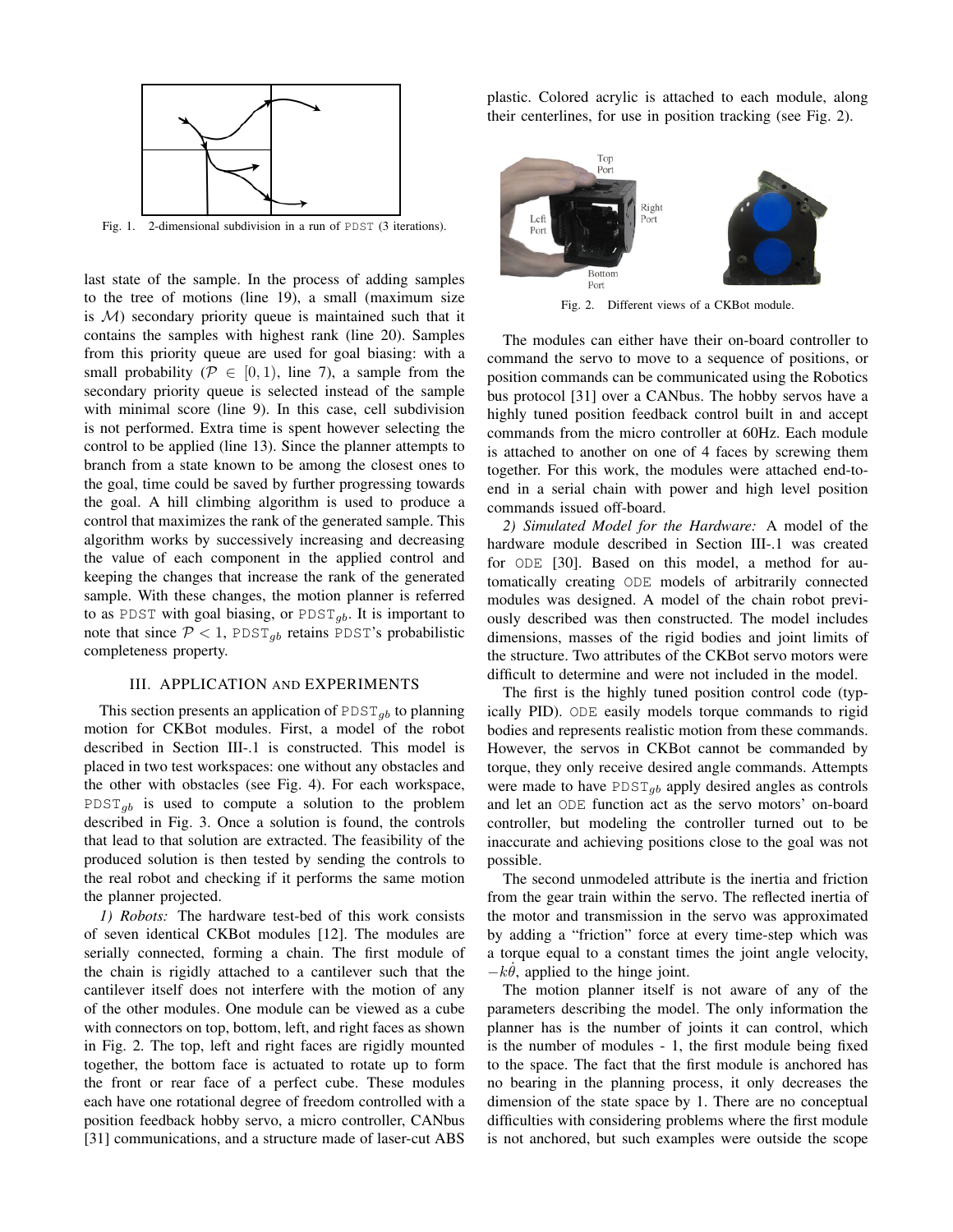of this paper.

*3) The Problem:* A simple task to test the feasibility of the proposed method is computing the controls for lifting the robot from a vertical down position to a vertical up position, as shown in Fig. 3.

The difficulty of the problem lies in the fact that the maximum torques of the motors in the modules are only able to statically lift approximately 5 modules. One strategy to overcome this, is to exploit momentum to reduce the maximum torque seen by the motors. Creating a sequence of motions manually would be difficult as the timing of the issued commands is critical. In [29], an example of control theoretic methods for finding optimal controllers for underactuated serial chains in actions such as swinging up is presented. However, those methods cannot automatically handle arbitrary configurations nor arbitrary obstacles in the workspace of the robot.



Fig. 3. The start and goal states (7 modules).

The experiment was tried in two virtual worlds (see Fig. 4), both of which allow a solution. The first world (Test 1) has no obstacles and only challenges the planner to find feasible controls. The second world (Test 2) includes two obstacles, posing the additional difficulty of avoiding the obstacle. This forces the planner to find a path that uses momentum while keeping the lower part of the robot rotated up to avoid collisions.



Fig. 4. Used environments: one with (Test 1) and the other without (Test 2) obstacles. The obstacles are in the plane of the robot and limit the motion. The top module is attached to the space (7 modules).

 $PDST_{gb}$  only relies on the subdivision scheme and the ranking functions for directing the search. The reason for this is that the developed algorithm should be reusable with different starting and ending robot states. The space where subdivision occurs for this problem is a 3-dimensional one, the first two dimensions being the  $x, z$  coordinates of the last module  $(x, z)$  is the plane observed in the images) and the third dimension, the square root of the sum of squares of the rotational velocities of all the modules. Choosing these dimensions for the subdivision allows the planner to explore the positions in the workspace the robot can possibly reach with its endpoint (the first two dimensions) and the space of angular velocities (last dimension). Exploring the third dimension allows the planner to more easily find paths that make use of momentum. The ranking function takes into account the height reached (the z coordinate of the last module) and the sum of squares of the angles between modules (to reflect how close to vertical the robot is).



Fig. 6. Logarithmic execution times in Test 1 for RRT, EST, PDST,  $PDST_{ab}$  with varying number of modules. Time limit set to one hour.

TABLE I RUNTIME (SECONDS) FOR THE DIFFERENT ALGORITHMS

|             | Test 1    |           | Test <sub>2</sub> |           |  |
|-------------|-----------|-----------|-------------------|-----------|--|
|             | 6 modules | 7 modules | 6 modules         | 7 modules |  |
| <b>RRT</b>  | 1959.46   | N/A       | N/A               | N/A       |  |
| <b>EST</b>  | 2402.67   | N/A       | 3504.19           | N/A       |  |
| PDST        | 69.77     | 2269      | 60.68             | 1656      |  |
| $PDST_{gb}$ | 5.34      | 25        | 18.57             | 143       |  |

4) Computation of Paths:  $PDST_{gb}$  was executed on the environments shown in Fig. 4. The parameters used were  $\mathcal{P} = 0.05, \mathcal{M} = 20$ . The runtime was limited to one hour. For comparison purposes, RRT, EST and PDST were also ran to solve the same problem. All implementations are in C++. For EST and RRT, the implementation from the OOPSMP framework [32] was used. The metric that was found best for RRT was the Euclidean distance between positions of the last module. The results are averaged over 30 runs (after removing the slowest and fastest two runs). A run is considered to have found a solution if it reaches a height of at least 95% of the maximally achievable height. When close enough to the goal state, the hardware controller can take over and achieve the desired final state. Experiments were run on the Rice Cray XD1 cluster where each processor is at 2.2 Ghz and has up to 8GB RAM. Fig. 6 shows a logarithmic plot of the runtime of these algorithms for different number of modules. For 6 and 7 modules, runtimes are presented in Table I. The results clearly show the need for algorithms like PDST, as well as the benefits of adding biasing. Lifting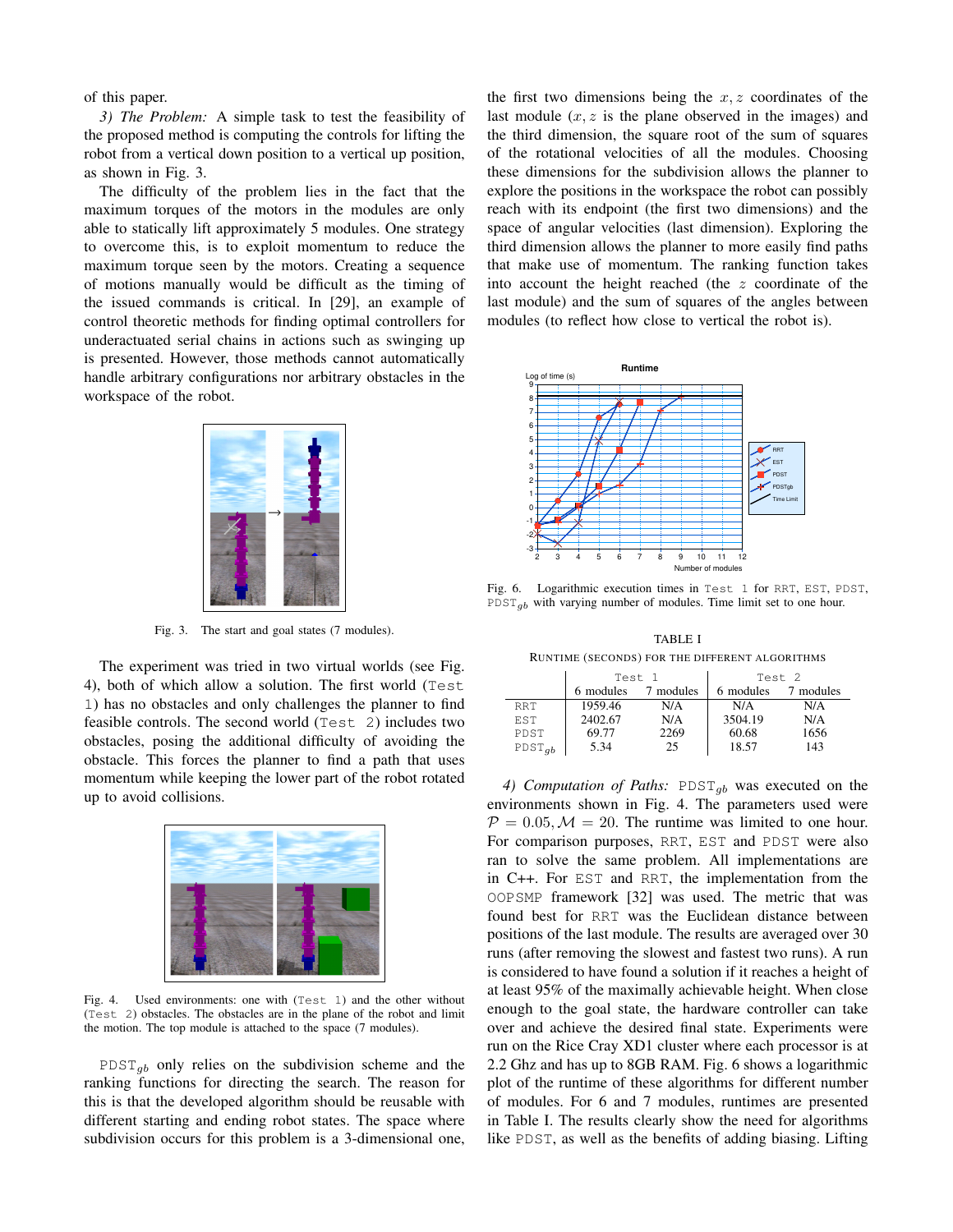

Fig. 5. Experiment results. The top row includes frames from the simulation. The bottom row includes frames from the implementation in hardware.

the robot can be solved with up to 9 modules when using PDST<sub>ab</sub> as opposed to 6 modules when using EST or RRT. In Test 2, the placement of obstacles is such that it poses difficulty especially for biasing. As expected, Table I shows the runtime for PDST<sub>gb</sub> increases from Test 1 to Test 2. An interesting effect of this particular workspace is that PDST is able to ignore part of the space it should explore, thus having a slightly shorter execution time on Test 2. Even so, without biasing, PDST takes significantly more time to find a solution. Significant effort was put into generating realistic paths, to avoid jerky motions and not exceed the capabilities of the hardware. These constraints slow down the planning process, hence the need for faster planners.

The output of the algorithm is a succession of states, 0.05 seconds apart. Each state describes the exact position of all the modules in the robot and the torques to be applied for achieving the next state. However, the hardware only needed the joint angles of the modules. A set of screen-shots from both the simulation and the hardware execution with seven modules are shown in Fig. 5.

*5) Hardware Validation:* In order to validate that the path produced by  $PDIST_{gb}$  is feasible, the output needs to be tested on the hardware. The angles generated by  $PDST_{ab}$  algorithm are converted into a favorable format for the hardware's controller. However, the differences between the ODE model and the servo control need to be addressed. The servo uses position control applying torques to move the joint to a commanded angle as quickly as possible, and once there, to have an angular velocity of zero.  $PDST_{qb}$  uses torques as controls for its path generation, and essentially takes snapshots of the angles of the servos without velocity being constrained to zero at each time step.

In order to successfully execute a path, adjustments are made to the rate at which instructions are sent to the hardware in lines per second (LPS) where each line is one position command to all the modules and are nominally executed at a fixed rate. The tuning in the vertical lifting experiment adjusts the LPS to minimize the tendency for the servos to reach zero angular velocity at each step. By adjusting the speed, so many of the servos are near maximum force, the servo controls are saturated and thus more predictable. The LPS within each run would vary between 25 and 60 LPS for the run without obstacles and 6 and 60 for the run with obstacles.

For example, if a swinging path is attempted at a slower instruction rate, the servos would essentially try to stop at each of the desired positions, producing a jerky motion that does not take advantage of momentum or gravity. With too high of an instruction rate, the servos cannot keep pace with the desired trajectory resulting in large errors. If the proper instruction rate is selected (and changed properly throughout the execution of the path), the servos are able to utilize the momentum of the modules to complete the desired path. By tuning the rate at which these instructions are given to the modules, the servo motors are able to better match the  $PDST_{ab}$  generated path.

*6) Evaluation of the results:* In order to quantitatively measure the differences between the instruction data generated by  $PDIST_{gb}$  and the real path execution, a vision system and a program using the Image Processing Toolbox from MATLAB tracked the positions of the colored acrylic circles on each module throughout the execution of the path.

The program finds the center points of each circle and creates vectors describing each module's position and direction. From these vectors, the angles between each adjacent modules are calculated. These results are then compared to the instruction input from  $PDST_{qb}$ , after being scaled for differences in time. These values are then computed to give the average error between hardware output and instruction input per module for each instruction given (see Table II). With seven modules, one module serves as the base, so the six angles in the table represent the average joint error between the hardware output and the instructions given for each module. These differences most likely stem from the non-modeled position control of the servo motors in the simulation.

TABLE II AVERAGE JOINT ANGLE ERROR (IN DEGREES) BETWEEN ODE AND HARDWARE IMPLEMENTATION (7 MODULES)

|                | <b>Without Obstacles</b> |        |        |        |        |  |
|----------------|--------------------------|--------|--------|--------|--------|--|
|                |                          |        |        |        |        |  |
| 4.064          | 8.5044                   | 5.2193 | 5.2519 | 3.6285 | 1.1467 |  |
| With Obstacles |                          |        |        |        |        |  |
|                |                          | 3      |        |        |        |  |
| 7.2188         | 8.5283                   | 6.767  | 5.0843 | 5.3291 | 4.3001 |  |

It is significant that the average error is not too large even though the low-level hardware control is not modeled. It may be that a position based low-level control is more robust to errors in system identification than a pure torque control method. A position feedback servo with some model errors will try to track the desired trajectory to a first order where a torque controller with the same model errors may lead